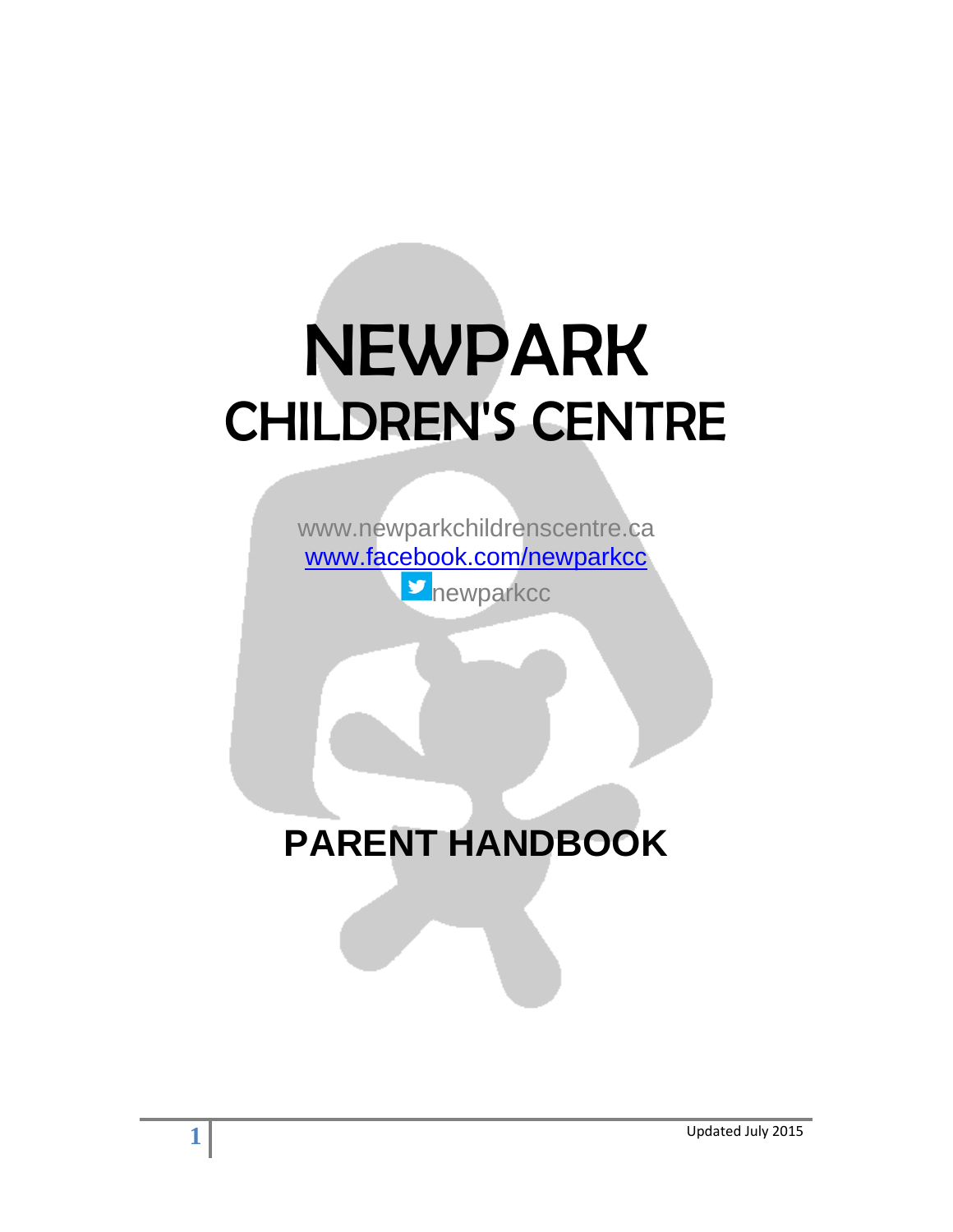## **NEWPARK CHILDREN'S CENTRE**

Thank you for your interest in Newpark.

Newpark is a non-profit child care facility, offering quality child care since 1986. Newpark attained Charitable Status in 1992.

Newpark is licensed under the Day Nurseries Act of Ontario and meets all local and provincial fire, health and safety regulations.

Newpark is operated by a Board of Directors. The Board of Directors determines the policies, budget, and fees for the Centre. Parents are welcome to join the Board of Directors. If you are interested, please ask the Executive Director for more information.

This Handbook contains information regarding our philosophy, policies and procedures. We hope that this information will help you and your child as you become part of Newpark.

#### EXECUTIVE DIRECTOR: Jennifer Hunter RECE

NEWPARK CHILDREN'S CENTRE 81 Industrial Parkway North, Unit #2 Aurora, Ontario L4G 4C4

| Telephone: | 905.727.8859                  |
|------------|-------------------------------|
| Fax:       | 905.727.4592                  |
| Email:     | newparkcc@bellnet.ca          |
| Website:   | www.newparkchildrenscentre.ca |
| Webpage:   | www.facebook.com/newparkcc    |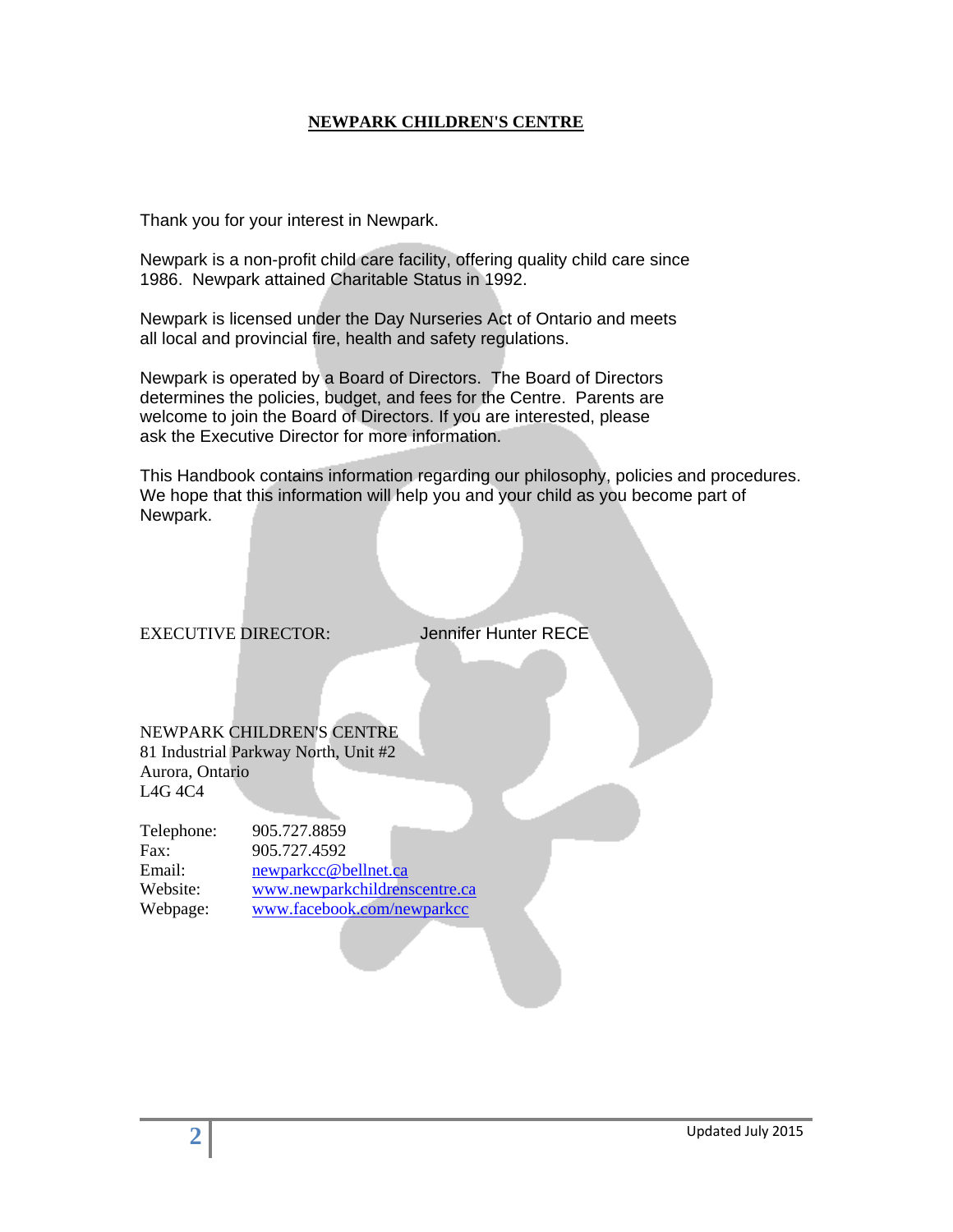## **HOURS OF OPERATION**

## **MONDAY to FRIDAY 7:00 am to 6:00 pm (Infant Program 7:30 am – 5:30 pm)**

Newpark closes for all Statutory Holidays as well as Easter Monday (Staff Professional Development Day) and the week between Christmas Day and New Year's Day.

## **FULL TIME PROGRAMS**

Full Time Preschool Program – 30 months to 44 months Full Time Toddler Program – 15 months to 30 months Full Time Infant Program – 6 wks to 18 months

## **PART TIME PROGRAMS**

Our Preschool and Toddler programs are available part time however space is limited and based on 2 or 3 days per week. These days are not interchangeable. Our Infant program is full time only.

## **STAFF TRAINING**

Most of the staff at Newpark are qualified and Registered Early Childhood Educators. Ongoing Professional Development ensures that the staff are well trained and informed of current trends and practices in the field of early childhood education. All staff are trained in First Aid,CPR and Anaphylaxis Management/Emergency.

## **REGISTRATION FEE and DEPOSIT**

A non-refundable (and non-applicable towards fees) Registration Fee of \$100.00 per child (\$150.00 per family) is required in order to reserve a space. As well as a non-refundable Deposit of \$150.00 which is required at the time of registration and used towards the first month's fees.

## **LATE PICK-UP**

Parents will be charged a substantial late fee for any pick-up after closing time (\$20.00 per child for the first minute and \$1.00 per child per minute thereafter). The late fee has been established as a deterrent. The Board of Directors reserves the right to ask a parent(s) to remove their child(ren) if there is continual abuse of the pick-up time policy.

## **WITHDRAWAL**

One (1) months' notice in writing to the Executive Director is required to withdraw your child(ren) from the centre, or one (1) fees in lieu of notice. In the case of Newpark, the school will give one months' notice or refund the notice period should the centre determine that your child must be withdrawn. Where it is deemed that Newpark is unable to meet the needs of a specific child/family, they will be asked to leave the program.

## **INCLEMENT WEATHER CLOSURE POLICY**

If weather is exceptionally severe (ie. Ice storms, excessive amounts of snow, etc.), we may as a result have to close the school. This is a difficult judgment call based on a number of factors that is made by Newpark in the early morning and has only happened 4 times in our 24 years of operation! If you suspect a possible closure, please call the centre before you venture out and we will leave a message (if possible) on the voicemail to let you know if we are closed. We will also do our best to post school closures with the following radio and television stations: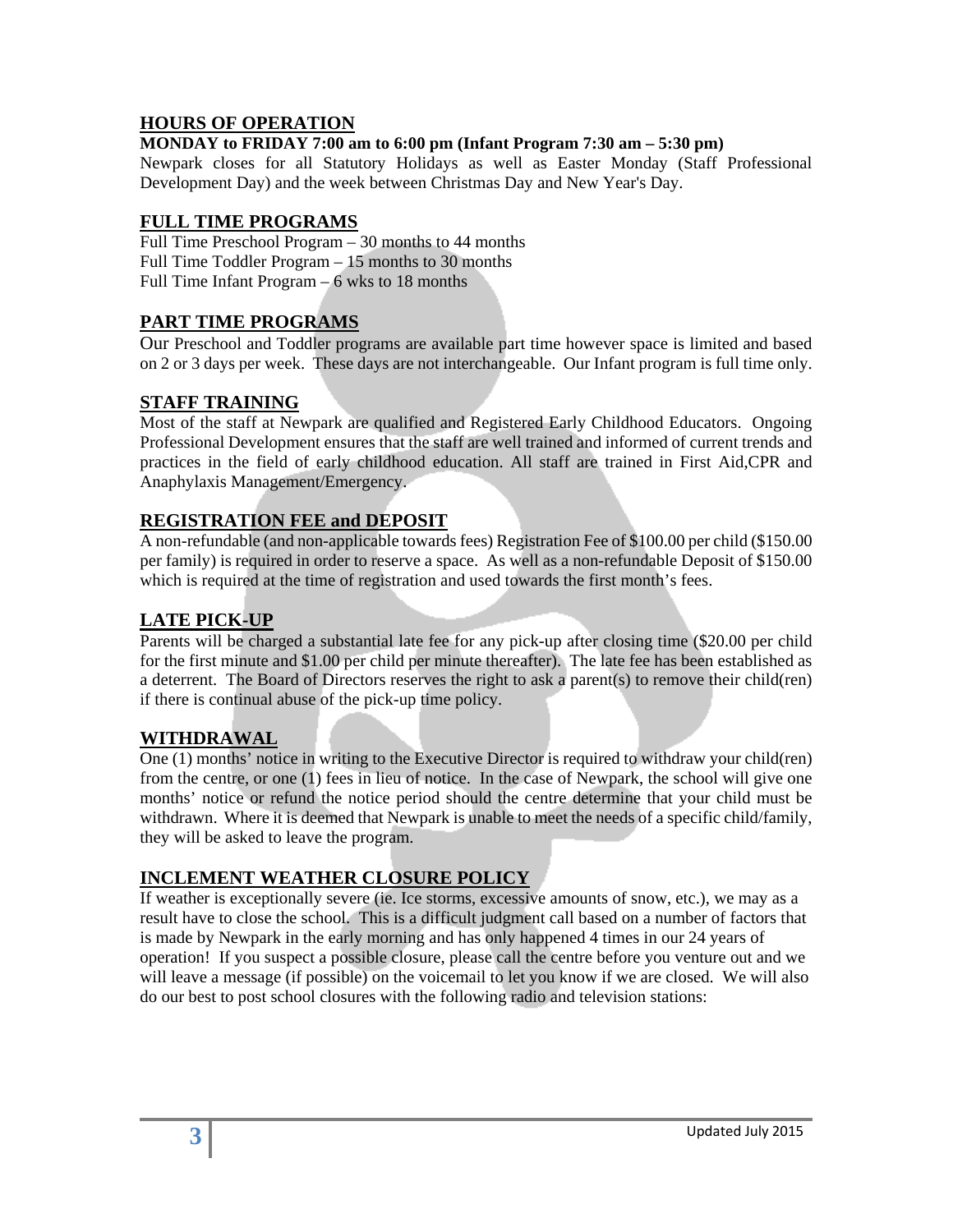#### **680 News**

680 AM on your radio dial or www.680news.com

## **A-channel**

Breakfast television program (on your local television station)

Twitter: @newparkcc

## **SPECIAL NEEDS**

Newpark values each child as an individual. We believe that all children have a right to be educated in a caring environment and develop to their full potential alongside each other. The admission of a child with special needs will be assessed on an individual basis in order to ensure his/her needs are sufficiently supported throughout the program. Among the criteria used for determination will be the severity and complexity of the child's needs as well as the make-up of the group into which the child may be placed. If it is determined that a child's needs extend beyond the realm of support provided at the centre, the child's programming and/or continued enrollment will be reassessed.

Safety is of utmost importance to the Newpark staff; therefore, should a child endanger his/herself or others, he/she will be asked to leave the program.

## **ACCESSIBILITY**

Newpark Children's Centre is committed to developing policies, practices and procedures that provide accessible quality services to its clients and their children. Services will be provided to clients with disabilities in a manner that promotes and respects dignity, independence, integration and equal opportunity.

Newpark Children's Centre is dedicated to ensuring all programs and services are accessible to clients and their children in accordance with Ontario Regulation 429.07 Accessibility standards for Customer Services.

Newpark Children's Centre will endeavor to ensure that the policy, related practices and procedures are consistent with the following four (4) core principles:

- I. *Dignity* Persons with a disability must be treated as valued clients as deserving of services as any other client.
- II. *Equality of Opportunity*  Persons with a disability should be given an opportunity equal to that given to others to obtain, use and benefit from our services.
- III. *Integration* Wherever possible, persons with a disability should benefit from our services in the same place and in the same or similar manner as any other customer. In circumstances where integration does not serve the needs of the person with the disability, services will, to the extent possible, be provided in another way that takes into account the person's individual needs.
- IV. *Independence* Services must be provided in a way that respects the independance of the persons with a disability but will not do so without the express permission of the person.

To access a complete Accessibility for Ontarians Act please visit http://www.e-laws.gov.on.ca or request one through the office. Client feedback forms are available as requested.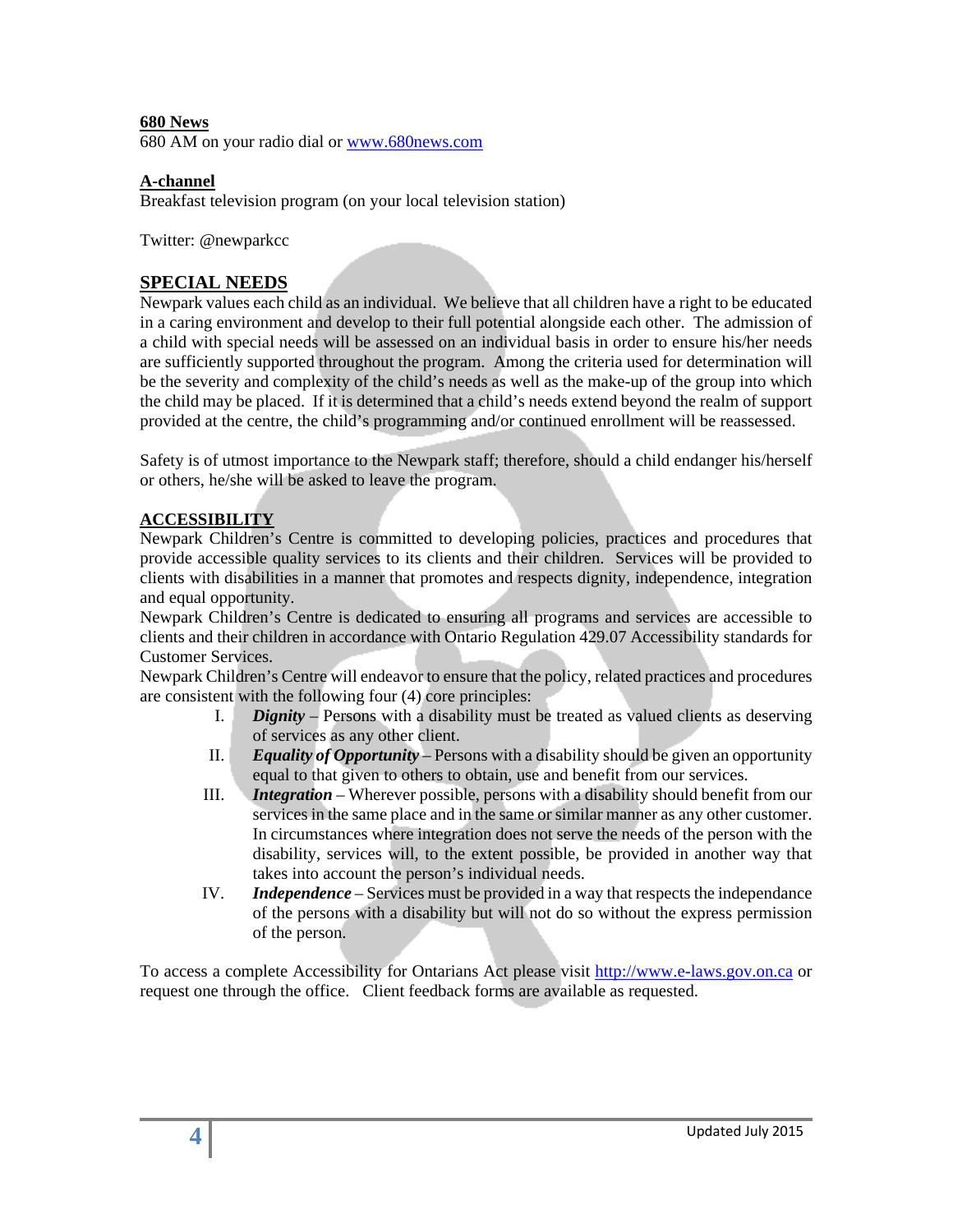## **FEE STRUCTURE**

## **FEES**

| <b>Program Fee per child -</b> | Infants 5 days per week                                                                              | \$1500.00 per month                                                     |
|--------------------------------|------------------------------------------------------------------------------------------------------|-------------------------------------------------------------------------|
| <b>Program Fee per child -</b> | <b>Toddlers 5 days per week</b><br><b>Toddlers 3 day per week</b><br><b>Toddlers 2 days per week</b> | \$1100.00 per month<br>\$725.00<br>per month<br>\$488.00<br>per month   |
| Program Fee per child -        | Preschool 5 days per week<br><b>Preschool 3 days per week</b><br>Preschool 2 days per week           | \$925.00<br>per month<br>\$620.00<br>per month<br>\$420.00<br>per month |

- . A child's progress through the various rooms is only loosely based on age; individual development and availability of space are the main movement criteria.
- Infant Parents please note that there is no guarantee that your child will immediately move to the Toddler program once they turn 18 months. This movement is contingent on available toddler space. The program fee is associated with the classroom and ratio, not the age.
- **FEE ASSISTANCE:** Fee Assistance can be applied for through the Region of York. Please see the Executive Director for further information.

## **GENERAL FEE INFORMATION**

- Fees are collected through pre-authorized debits on or after the 1<sup>st</sup> business day of each month.
- Parents are charged for all days of absence, sickness, or holidays.
- Unexpected Closures: If the Centre is forced to close due to inclement weather, contagious illness or lack of essential services to the building, fees will **not** be credited or refunded.
- Fees are reviewed on an annual basis in conjunction with our fiscal year budget process.
- There is a \$20.00 charge for returned funds (NSF).

## **TAX RECEIPTS**

 For Income Tax purposes, a record of the previous year's fees paid to the Centre will be provided to all parents before the end of February of the following year.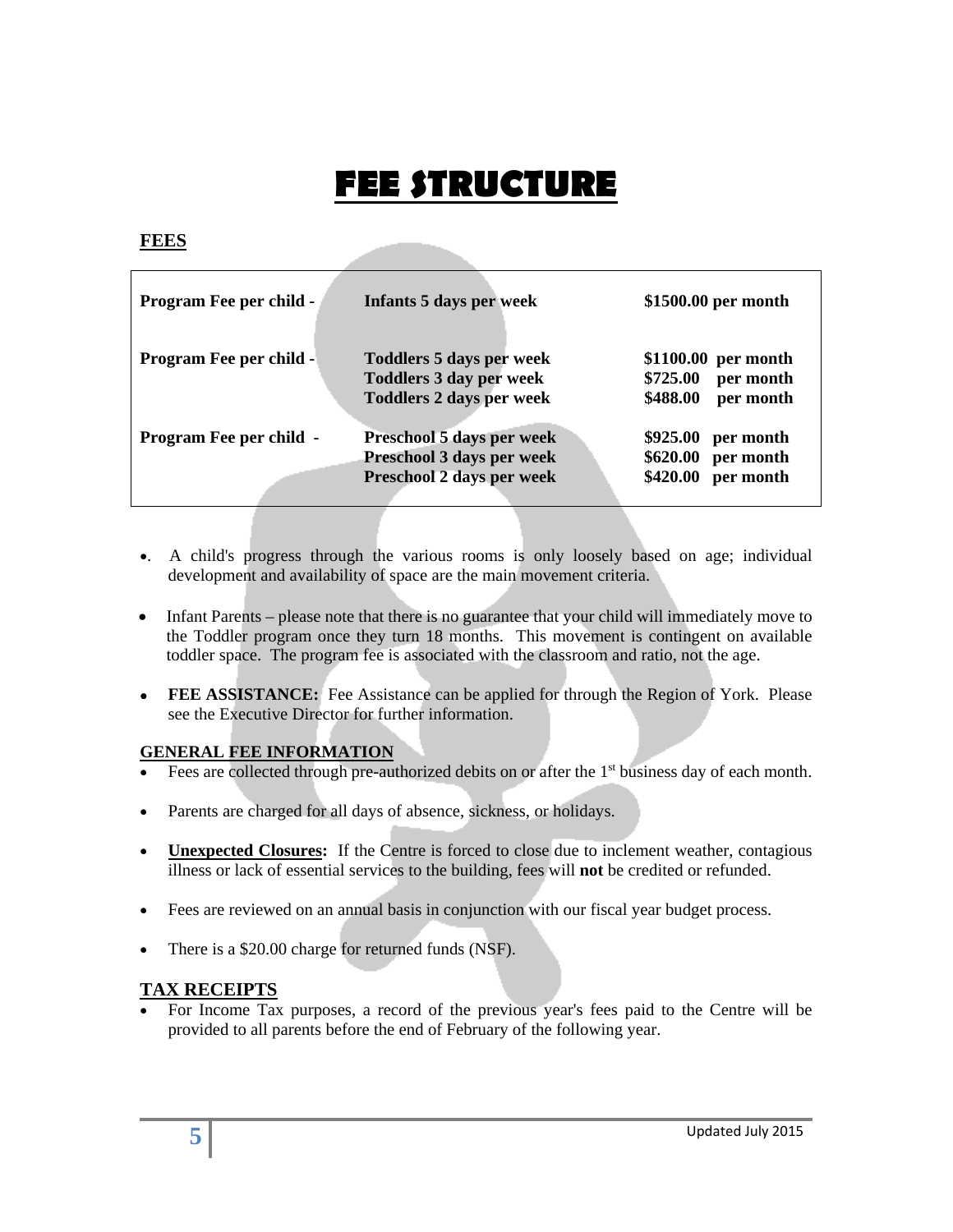## **PHILOSOPHY, MISSION and OBJECTIVES**

"Each one of us may be a tiny atom in an enormous universe, but we need the illusion that we count ... that our individuality demands attention."

Anthony Storr

## *Philosophy*

At Newpark Children's Centre, we believe each child is a unique individual and we strive to recognize this. We are sensitive to their social, emotional, intellectual, and physical needs. We provide developmentally appropriate programs that focus on the process of learning and help children enjoy successful experiences. We encourage not just learning, but the love of learning.

We believe that children must be nurtured in a warm, happy, and safe environment where every child feels comfortable, relaxed and secure. We provide an environment that is conducive to learning. Great attention and detail is given to the look and feel of our classrooms. Everything in the environment is designed to be meaningful and have a purpose. Our classrooms encourage children to make choices about a wide range of natural materials and activities throughout the day. As they pursue their own choices and plans, they will explore hands-on by beginning to ask and answer questions, problem solve, and learn how to interact and socialize with their peers.

The strength of our program is the dedication of our staff. We support our Early Childhood Educators with training, resources, and freedom to create a unique learning experience for children. We provide many opportunities for the teachers to share ideas and grow professionally. Our teachers create a caring and nurturing atmosphere and foster each child's creativity and individuality.

Parents are the most significant adults in a child's life. We strive to create mutual respect between parents and teachers - a partnership for the benefit of the parents and staff. Our doors are open to parents at all times.

Our organization values people; the children in our care, their parents and our staff. We appreciate and continually work to maintain the trust placed in us. We strive each day to be the best provider of early childhood educational services we possibly can.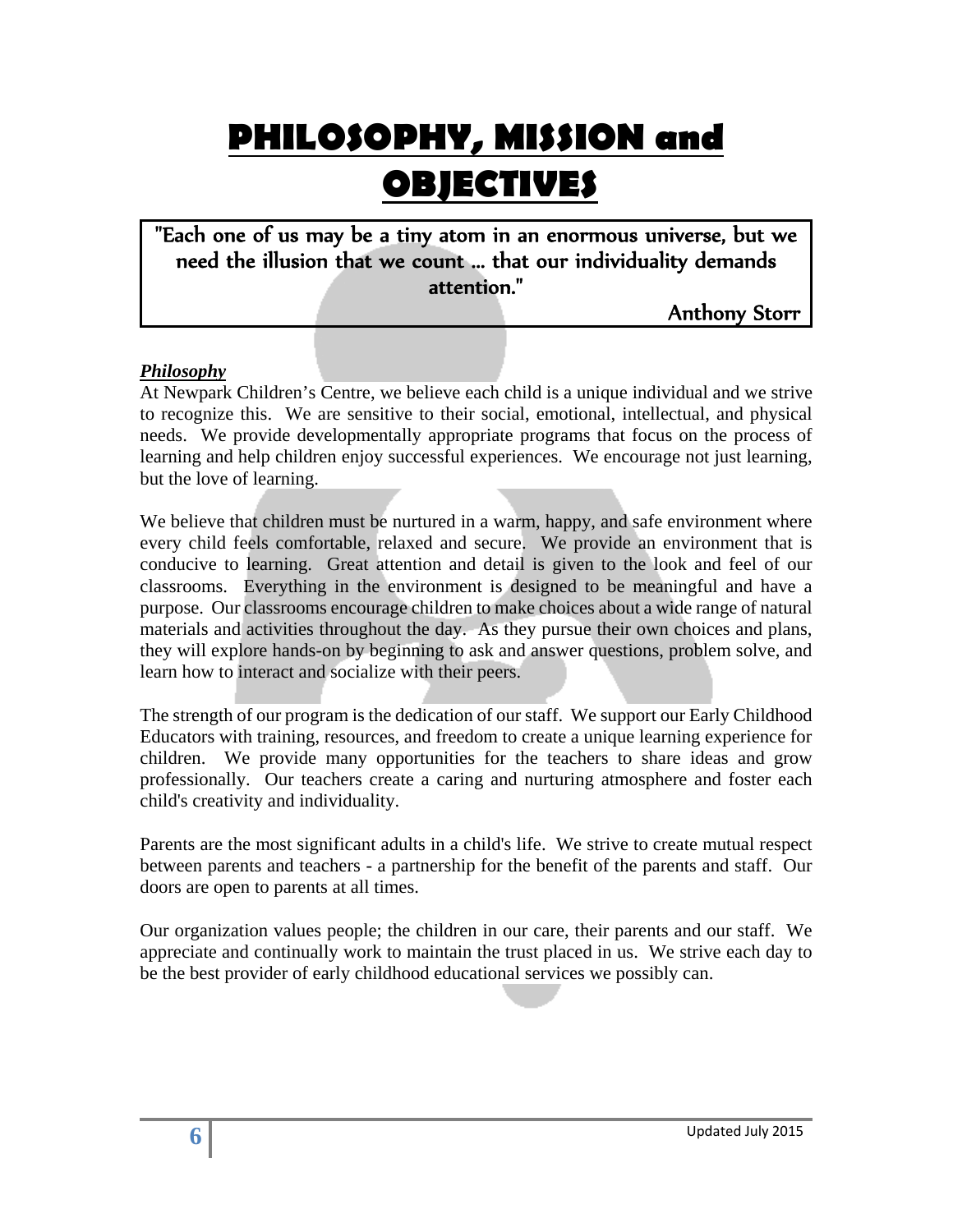## *Mission*

Our mission is to foster each child's development, through encouraging their natural curiosity, leading them to independent inquiry, and at the same time building their confidence.

## *Objectives*

- We adopt as our core objective the development of the whole child which encompasses the intellectual, emotional, social, creative, and physical needs of children.
- We are committed to providing a safe, nurturing environment for children to grow in.
- We place the child's experience at the heart of the learning process, emphasizing how children learn as a complement to what they learn. We promote the use of clear verbal communication to express their needs, thoughts, and feelings.
- We use positive reinforcement to build self-confidence so that each child views him/herself positively and is accepted, liked, and valued for being themselves.
- We provide an environment that is conducive to learning. Great attention and detail is given to the look and feel of our classrooms. Everything in the environment is designed to be meaningful and have a purpose.
- We promote a spirit of co-operation among the children and staff to promote sensitivity towards other's needs as well as their own. We promote a sense of responsibility and respect for themselves and each other, as well as for the environment.
- We communicate actively with parents and encourage parental support in the education of their children.

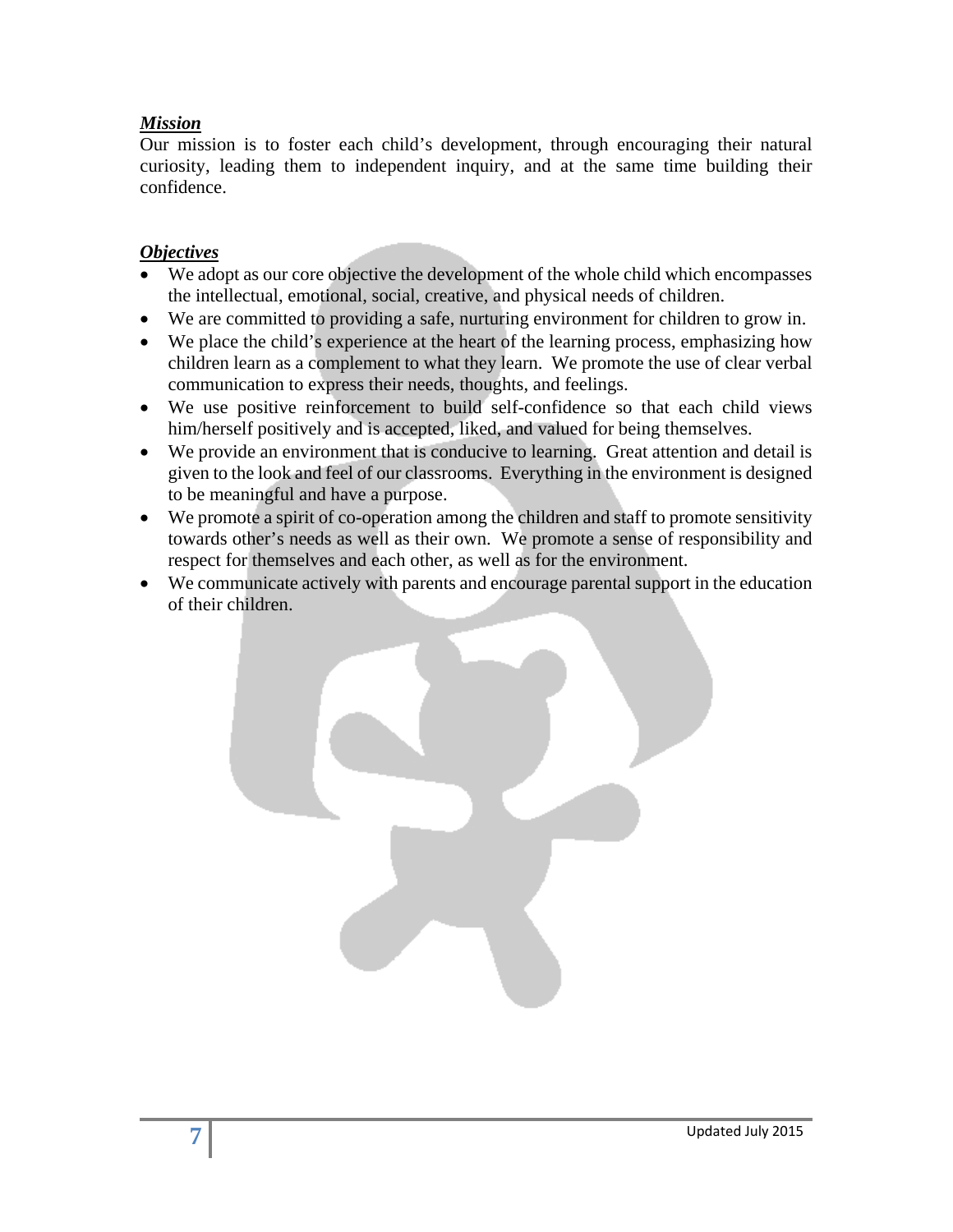## **PROGRAM**

Our program is designed to develop, encourage, and promote many skills and abilities. Each child achieves these levels of development in their own time and at their own level.

**Play** is an integral part of our program;

**"Play is the central activity of childhood**". For young children play is the way they learn about themselves and their world. It is also the way they begin to master many fundamental physical, social, and intellectual concepts.

- \* Play is the most important business of a child's life.
- \* Play contributes to emotional growth.
- \* Children who play **joyfully,** grow steadily in self esteem and in their capacity for empathy.
- \* Through play, they are curious and more eager to learn.

\* While playing, the children learn more, are more creative and adept at problem solving, and are quicker to assimilate new knowledge acquired in the course of everyday life.

Many age appropriate opportunities throughout the day are provided to enhance cognitive,

language, social/emotional and physical development. Daily plans provide a wide variety of activities for using language during both free play and group times. Teachers encourage expressive language throughout the day; taking every opportunity to verbally expand on ideas presented by the children. For example, the teacher will add more information and ask questions to encourage the children to reason throughout the day, using actual events and experiences as a basis for concept (reasoning) development. For example, children learn about sequence by talking about their experiences in the daily routine, or recalling the sequence of a cooking or science project.

The program emphasizes social development as being one of the most important stages of development. The teachers encourage the children to take turns, respect others, and learn to interact with individuals and groups. They learn to choose friends and to be chosen.

The program provides opportunities for the children to grow in self-direction and independence. Overall programming is implemented in such a way that challenges the children's intellectual powers. They are encouraged to think, reason, remember, and experiment.

The primary aim of our program is to provide an environment where children can feel joyful about learning; setting the stage for positive experiences in their educational life.

The children enjoy many activities, including: Music & Movement (with trained instructor ) Computer Learning Indoor and Outdoor Gross Motor Activities Sensory Activities (sand, water, clay etc.) Drama, Puppetry and Stories Science Exploration Creative Art Cooking/Baking Excursions and Special Visitors ( Reptile/bug experts, Children Entertainers and more!) Special Activities/Events (Kidlympics, Fantasy week to a chosen destination e.g. Australia, China etc. )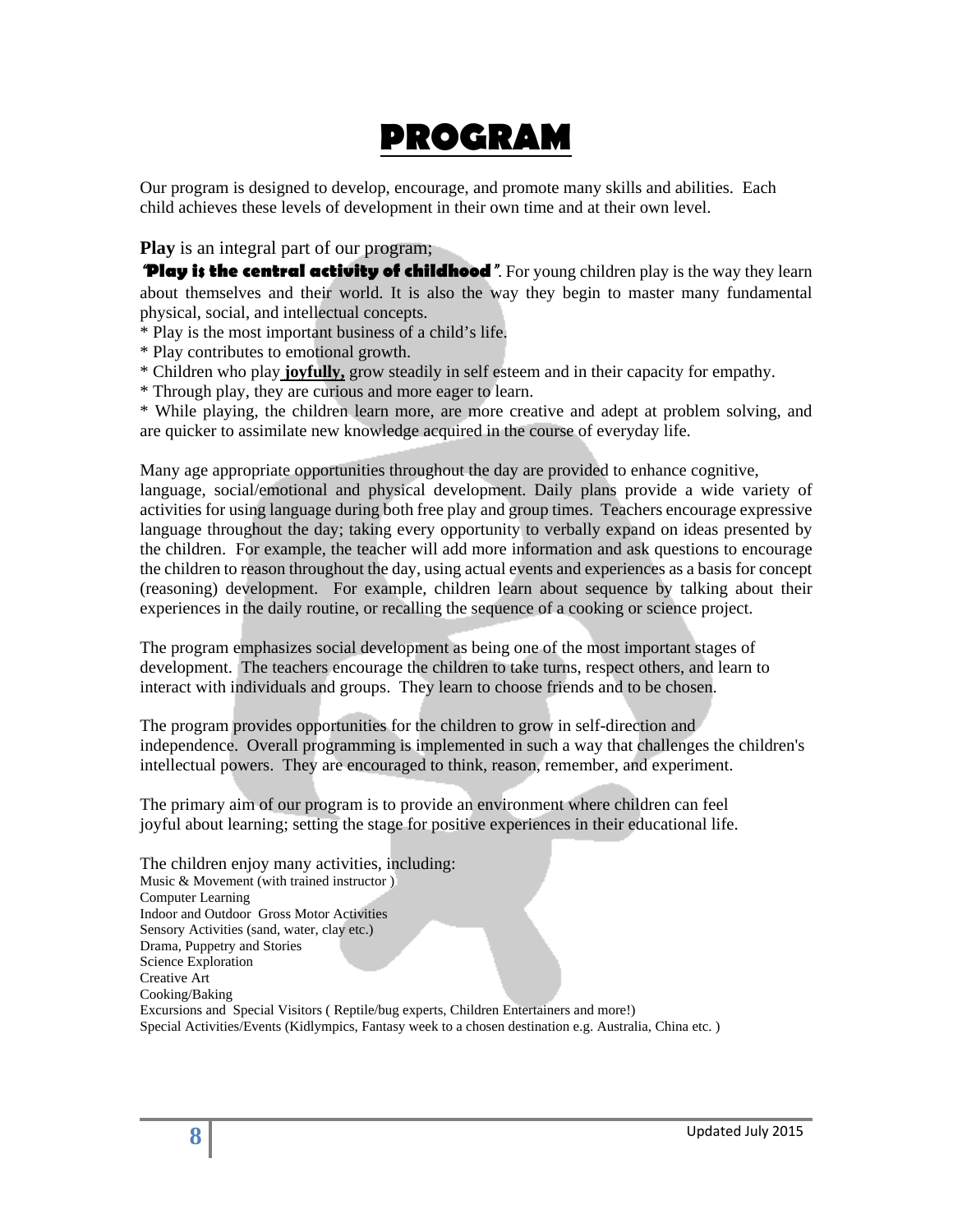## **PROGRAM** (continued)

#### **Excursions**

Trips are an important part of our Program. Parents are notified in advance of each trip and are asked to sign a Trip Permission Form. If you do not wish to have your child participate in a specific trip, we require that you make other arrangements for that day.

#### **Holiday Celebrations**

We celebrate many holidays at Newpark, as we feel that this is part of providing an important learning experience for the children. If, for personal and/or religious reasons, you do not wish your child to participate -- we require that you make other arrangements for that day. If you have a custom or tradition that you would like to share with us, please let us know.

#### **Birthday/Holiday Celebrations**

As we do not accept food from an outside source, Newpark Children's Centre will provide a special "**nut free"** treat for your child's Birthday and all other celebrations. Loot bags, birthday hats/ napkins/balloons etc. are to be saved for home parties.

## **Resource Library**

Our Resource Library houses all of our "special" equipment -- puppets, lotto games, science activities, puzzles, books, and tapes. The Resource Library is used for special small group activities and for individual time with the Teachers. The children often use this room as a quiet oasis in a busy day.

#### **Bulletin Boards**

Please check the Bulletin Boards outside your child's classroom, as well as the Parent Bulletin Board by our main door. We post all programming information, special events, news articles, health notices and other items of interest. If you would like to contribute to our Parent Board, please speak with the Executive Director.

#### **Children's Portfolios & Reports**

Developmental Portfolios are created for each child as they begin the early education at Newpark. This portfolio is updated monthly and is always available to the parent to review at any time. A report is written for each child on an annual basis in the late Springtime.

## **Resttime**

**All of the children** will be expected to take a nap or have a quiet time lying down after lunch. This is necessary for the child to regain his/her energy during the day. Provision for quiet activities is made for those children who do not rest longer than one hour

## **Infant Resttime**

Each Infant sleeps in their own, labeled crib. If necessary multiple naps will be offered to your infant as per your instructions.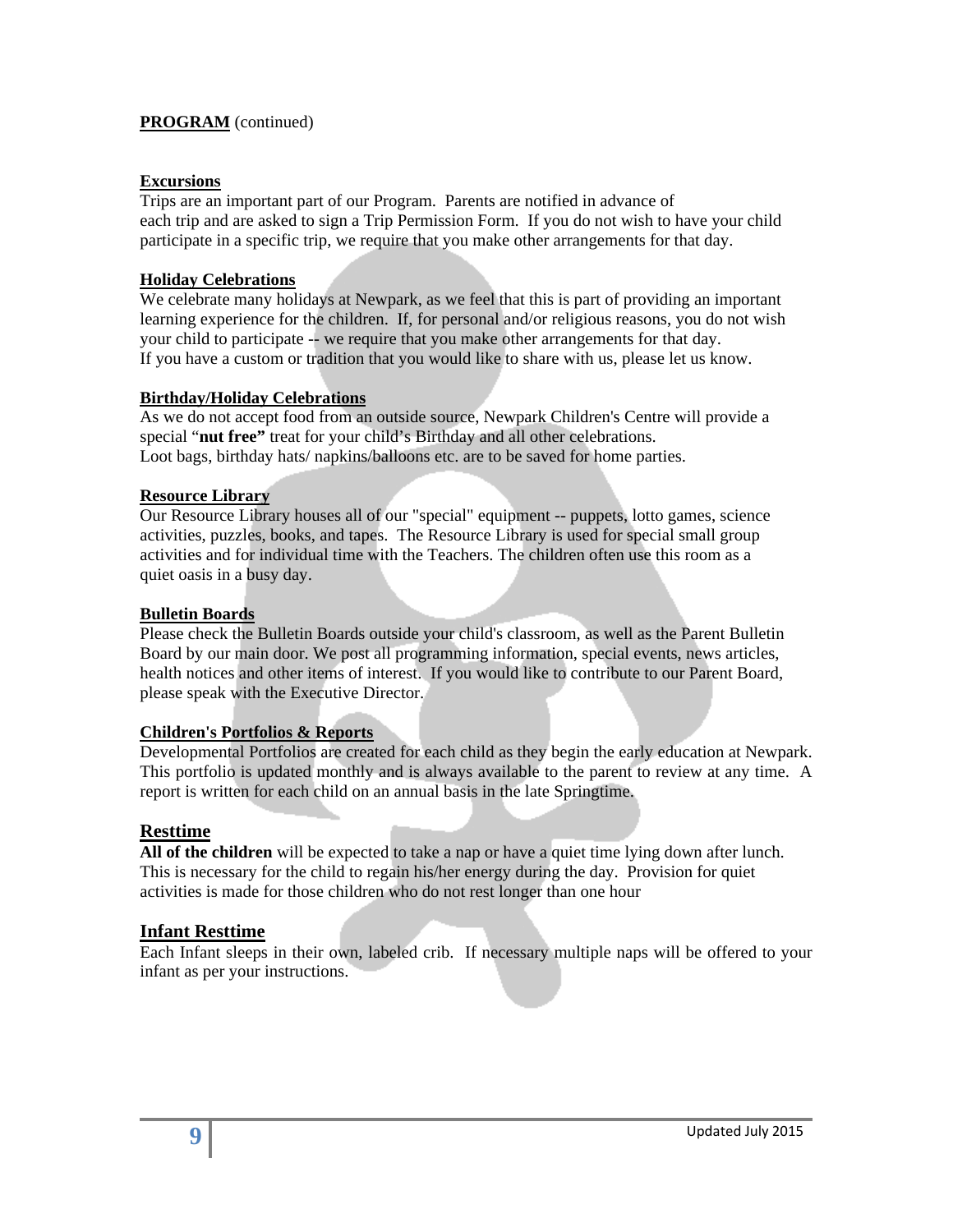## **BEHAVIOUR GUIDANCE**

Our philosophy is to use positive reinforcement and redirection. We encourage the children to resolve their own conflicts and only offer alternative solutions when necessary. In carefully following this philosophy, the children are learning the techniques of selfdiscipline and self-control, and to be considerate of others' feelings. As well, they are learning responsibility for their environment.

- Limits are fair, consistent and appropriate for the age group -- ensuring a stable and secure environment.
- Appropriate behaviour is encouraged through positive reinforcement.
- Our purpose is to guide and teach, not to punish.
- The Teacher acts as a facilitator, not as a dictator.
- The use of verbal communication to express feelings, needs, and frustrations is encouraged.
- At no time will a child be struck, roughly handled or verbally abused as a discipline answer.

#### **Child Abuse**

There is absolutely no corporal punishment, deliberate harsh or degrading measures used that would humiliate a child or undermine his self-respect, deprivation of a child's basic needs, or the use of a locked room to confine a child.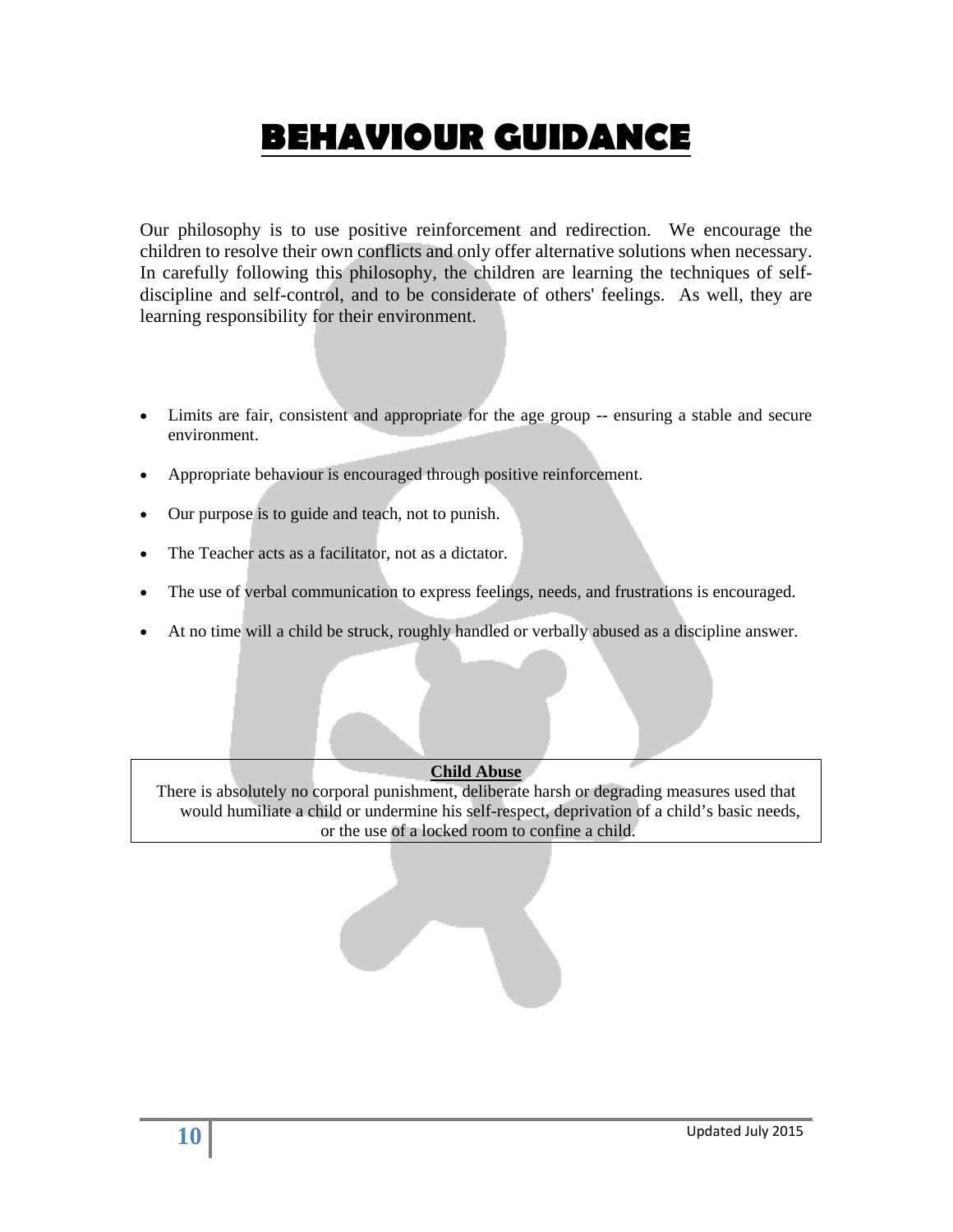## **HEALTH POLICIES AND PROCEDURES**

Staff will greet each child as they arrive at the centre to ensure that each child is well enough to participate in the programme. (Public Health)

## **What happens when a child becomes ill at Newpark?**

Group child care is not a good environment for children who are ill. The Staff are required, as per Health Policies & Public Health to exclude children who are ill in order to prevent the spread of contagious disease or illness. Our basic guidelines are taken from the Public Health Manual "Come Grow with Us".

Whenever a child shows signs of illness (included, but not limited to the following), we will call you to come and pick him/her up:

- $\triangleright$  abnormal temperature
- $\triangleright$  difficulty breathing
- $\triangleright$  earache
- $\triangleright$  thick yellow mucus discharge
- $\blacktriangleright$  alarming cough
- $\triangleright$  vomiting
- $\triangleright$  extreme lethargy
- $\triangleright$  discharge from eyes/ears
- diarrhea
- $\triangleright$  swollen neck glands
- $\triangleright$  unexplained rash
- $\triangleright$  infected skin patches
- $\triangleright$  behaviour that indicates your child is unwell (excessive listlessness, drowsiness, irritability, inconsolable crying, etc.)

If your child has been sent home with signs of illness please check with the teachers for the necessary exclusion period associated with the specific illness.

**If you child has exhibited signs of enteric illness (diarrhea or vomiting) the child must be excluded from the child care centre until they are symptom free for at least 24 hours (e.g. if a child is sent home on Tuesday they cannot return on Wednesday) Public Health "Come Grow with Us"**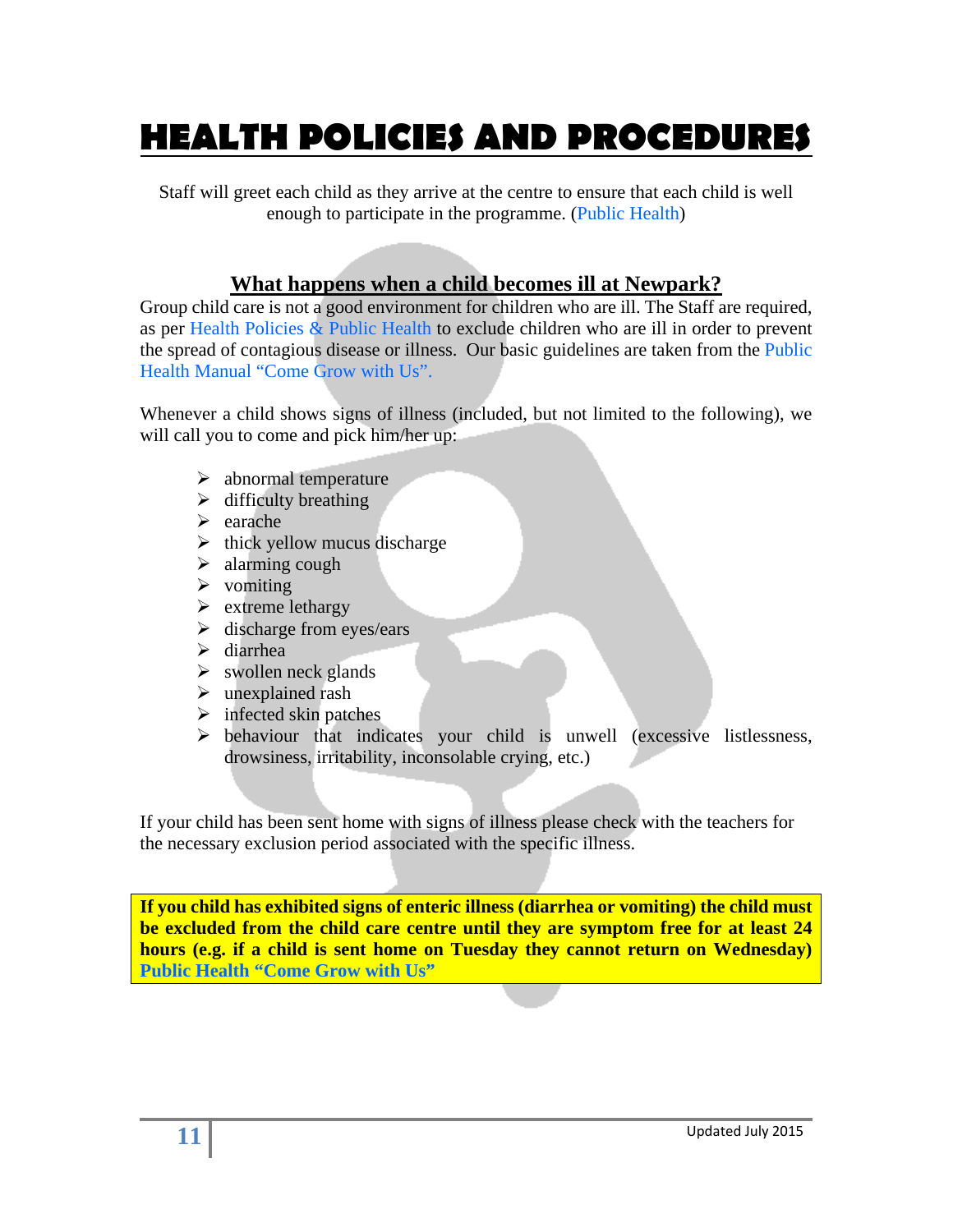## **Parental Responsibilities**

**We must, at all times, be able to locate parent(s) or a designate in case of illness or emergency. Parents will need to arrange prompt pick up of their ill child.** 

- $\triangleright$  Parents must be prepared to make other arrangements for their children when they are ill.
- $\triangleright$  Parents must inform staff if their child has a communicable disease or any other health concerns.
- $\triangleright$  Parents must inform the staff if their child is on any medication at home and shows any signs of complications/reactions. We can then advise medical personnel in an emergency situation.
- $\triangleright$  If a child has been ill during the night, be sure that the illness is over before bringing your child in the morning and inform staff of the type of illness or upset. If your child has been ill with signs of enteric illness (vomiting and diarrhea) during the night, they must be excluded from the centre unitl they are symptom free for at least 24 hours.( Public Health "Come Grow with Us")

## **Fevers and Viruses**

 $\triangleright$  Fevers are not always an indicator of how sick a child is. For example, a child with meningitis can have a low grade fever or none at all. "In general, the child'sbehaviour tells us more about the severity of the illness than the degree (or height)of the fever."

(Well Beings, Canadian Paediatric Society)

## **WE WILL CALL YOU IF YOUR CHILD IS UNWELL WITH OR WITHOUT A FEVER OR ARE UNABLE TO COPE WITH THEIR DAY.**

## **When should a child return after an illness?**

If a child has been diagnosed as having a communicable disease, or has had diarrhea and /or vomiting we have set quarantine periods of a minimum of 24 hours after the onset of the last symptom.

**It is recommended that you keep your child at home for at least 24 hours after starting new medication. Thus, your child has a chance to rest, the medicine can begin to work & your child can be closely monitored for any reaction to drug.** 

Be sure that your child is well enough to participate in the program (indoor and outdoor) before they return to school after being ill. If your child arrives and the staff determine that they are not well enough to attend the centre; you will be asked to take them home. A doctor's note may be required before your child can return to school.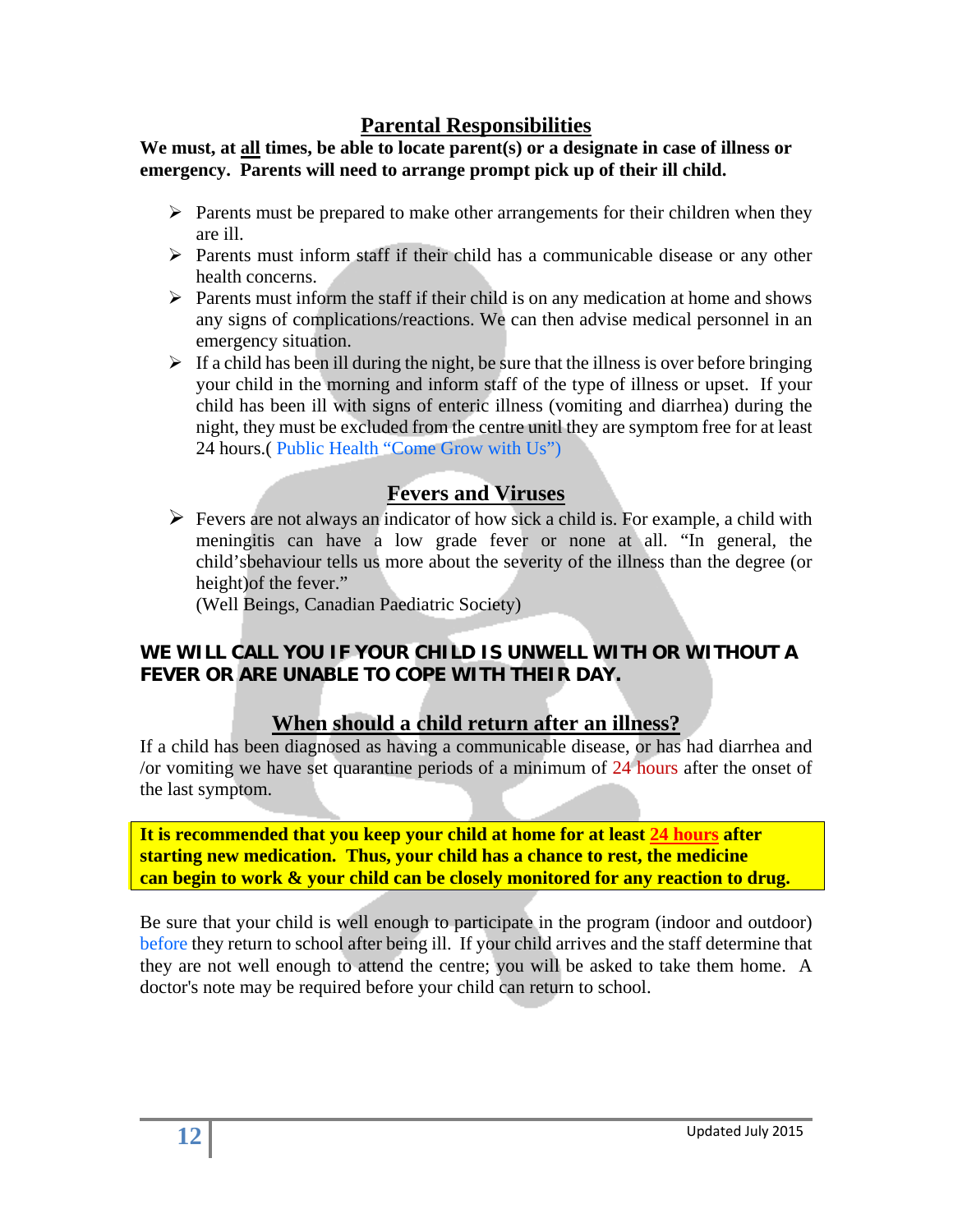## **Medication**

## **ONLY PRESCRIBED MEDICATIONS WILL BE ADMINISTERED.**

- A Medication Form must be filled out and signed by the parent *before* we are able to administer any medications.
- $\triangleright$  All medications must be in the original container with the child's name, name of the drug, dosage, date of purchase, and instructions on the label.
- $\triangleright$  Medication are not to be left in cubbies or the cubby area. They must be handed directly to the classroom teacher.

Across the counter drugs and homeopathic remedies will can **only** be administered when **accompanied by a Doctor's note.** 

## **Contagious Diseases**

Newpark will notify parents of any contagious disease which is discovered among children or staff. Please check the "Health Notice Board" by our entrance.

## **Immunization**

It is a requirement to have all of the children's immunization records up-to-date.

## **Outdoor Activity**

- The Day Nurseries Act requires us to plan outdoor activity for the children **every** day. This is an important part of our program.
- $\triangleright$  If a child is not well enough to take part in all aspects of the program, including outdoor play, other arrangements should be made for that day.
- Adequate & safe clothing must be sent to ensure your child's protection from the weather.
- $\triangleright$  Ensure that sunscreen has been applied to your child each morning before they come to school, Staff will re-apply as needed.

**ALL STAFF HAVE UP-TO-DATE FIRST AID, CPR AND ANAPHYLAXIS TRAINING.**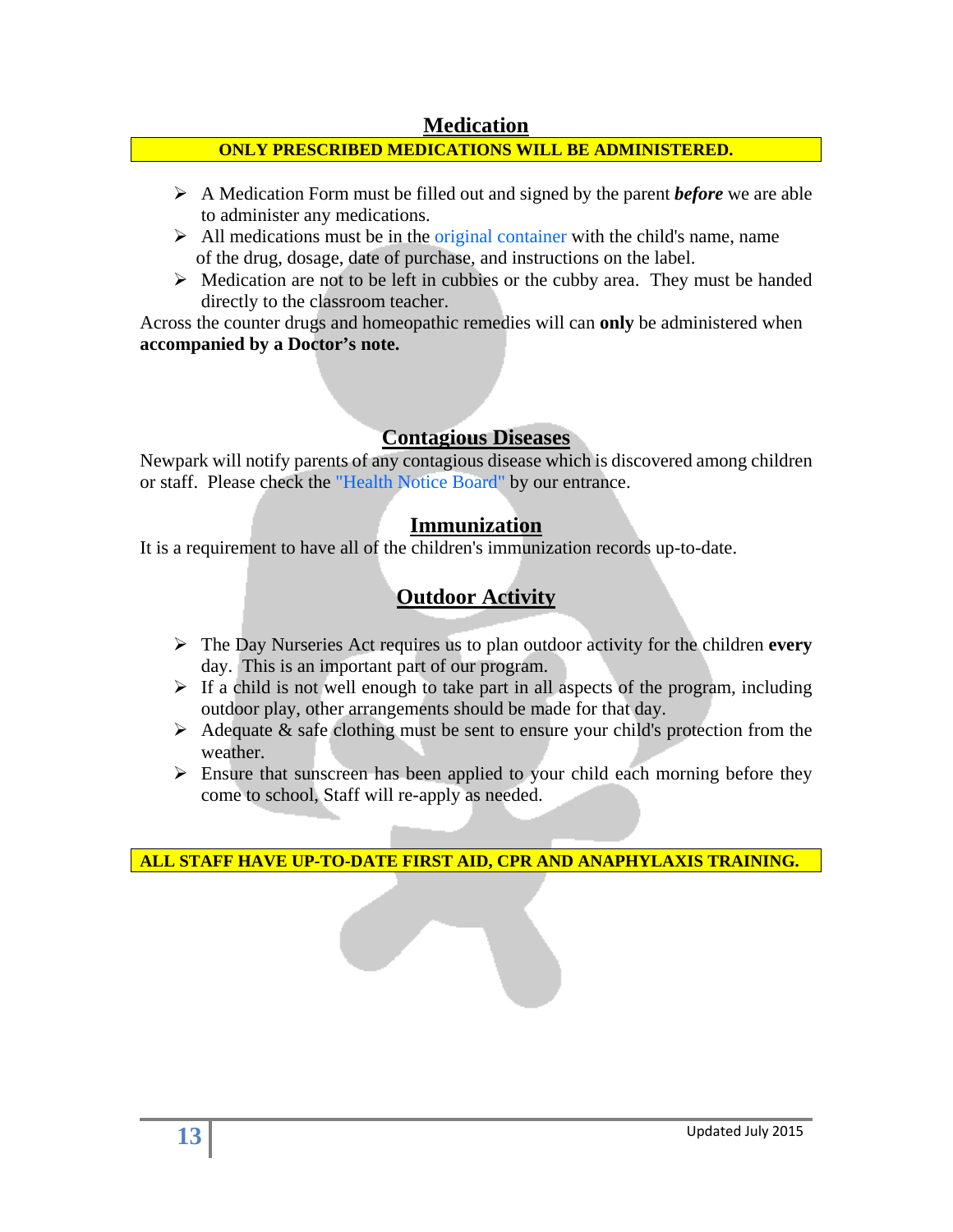## **GENERAL INFORMATION**

## **Orientation**

The degree of anxiety experienced by a child upon separation from parents varies enormously, and manifests itself in many ways. We always give extra help and support to a new child. However, a settling-in period for both children and parents is to be expected. You know your child and we advocate that you handle this in a manner with which you feel comfortable. We will support you through this period. However, the time will come when you have to go and your child has to stay. Try to maintain a positive approach, give your child a hug and a kiss and say something like, "I have to go now, but I will be here tonight to take you home for supper". Then firmly leave. Give us a call to see how things are going. So often a parent goes to work upset, while the child has soon recovered and is playing happily.

A child who has been in school for a considerable period of time will sometimes regress and decide that he/she does not want to come to school on a particular day. Let's face it, some days we would rather stay home too! This can sometimes arise after a child has been away sick, on holiday, or when Grandma and Grandpa have been visiting. Again, the firm approach is the best, with some recognition of the child's feelings: "I know it is hard for you to come back to school after having so much fun at home, but I have to go to work and I know you will enjoy playing with your friends".

## **Communication**

It is in the best interests of the child if the parents and staff communicate freely on a daily basis. It is important that we know if your child had a restless night and is tired, or you have moved to a new house, or Grandma is in town; because these changes may show up in a child's behaviour and we like to know why a child seems overly excited or is having a "down" day. Similarly, it is important that you know what kind of day your child had in school. We will endeavour to keep you informed.

 Outgoing information including but not limited to incident reports and progress reports will be provided to one parent at one time only, if others require copies of this information is must be obtained through the original recipient.

## **Email Communication**

Newpark has an outgoing email service to provide you with information of an administrative nature. We will also provide you with classroom, programme and general school information via email. Please communicate directly with the teachers with information about your child(ren), ie. illness, absence, alternate pick-up arrangements, etc.

## **Parent Involvement**

We welcome your input and involvement. Parents may help with Fund Raising activities, join our Board of Directors, etc. Your suggestions are always welcome. As well, we want to know if you have any concerns. We have many resources available if you would like information -- pamphlets, articles regarding child development, agencies, etc.

#### **General Information** continued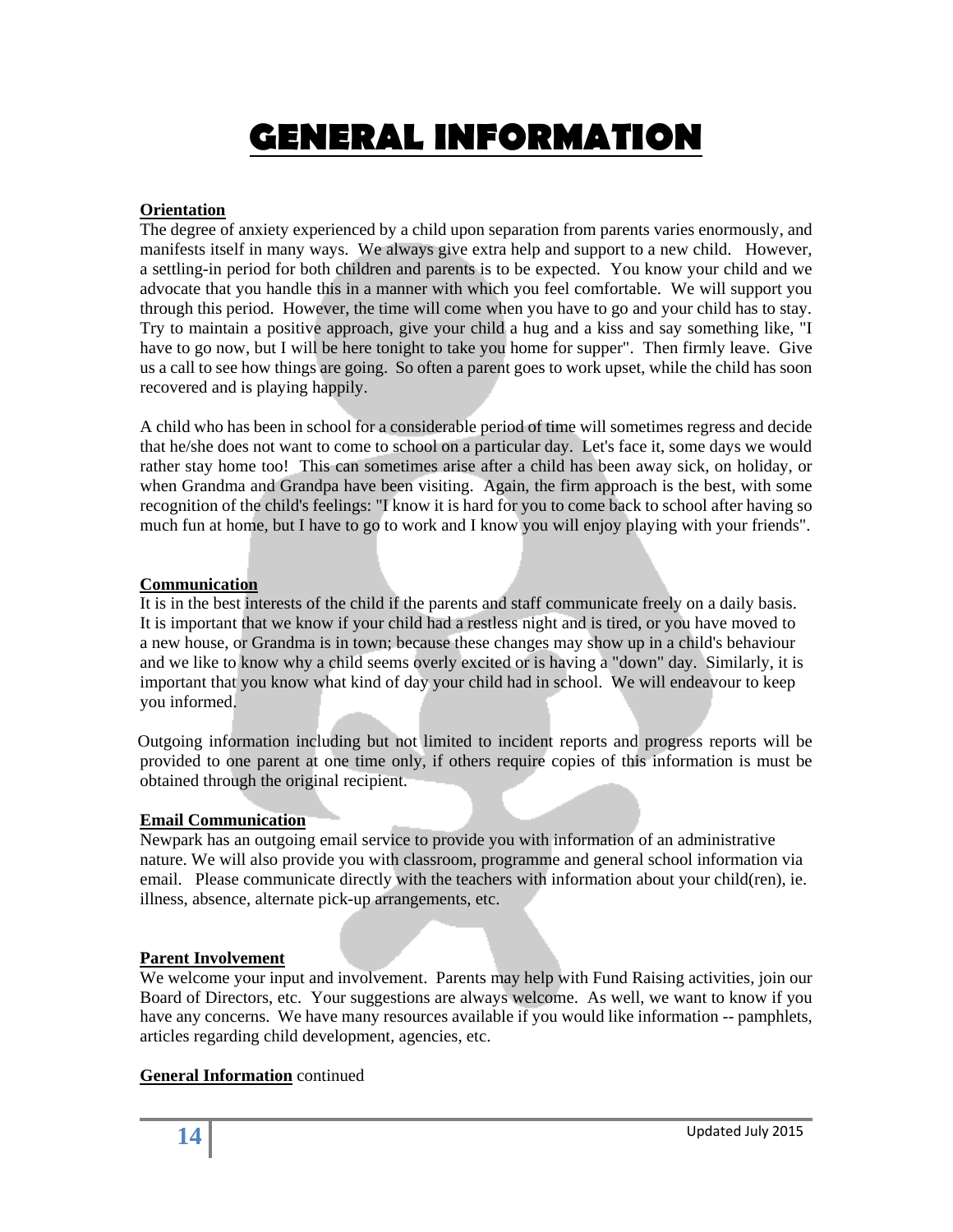## **Individual Parent Meetings**

If you have any concerns or questions about your child's development, the program, etc.; an individual meeting can be arranged with one of your child's teachers. As well, the Executive Director/ Teachers may request an individual meeting with parents as the need arises.

## **The following are NOT acceptable at school:**

- Toys from home (must be left in the car)
- Money
- Jewelery
- Absolutely NO weapons
- Candies or Food of any kind

## **Restime**

Please provide a blanket for your child. These will be sent home on a weekly basis (or more frequently as required) for laundering.

A restime toy (soft, cuddly) is always welcome!

## **Diapers/Toilet Training**

Parents must supply disposable diapers as well as wipes for children who are not yet toilet trained. Please check your supply daily. Please refer to our "TOILET LEARNING**"** handout.

## **Fire Drills**

Fire Drills are held on a monthly basis. Evacuation Procedures are posted in each classroom.

## **Clothing**

Your child needs to have a spare set of clothing at school at all times. Include pants, underwear, T-shirt, socks.

Dress your child according to the weather – sunhat (preferable bucket type); or snowpants, mitts, hat, boots, neck warmers,etc.

Only those shoes with rubber soles are appropriate for school for safety reasons. As well, opentoed sandals can be unsafe in the playground, so are discouraged.

## **General Information** continued

Creative art and sensory activities are most often "messy" activities. Even with paint smocks on and sleeves rolled up, accidents inevitably happen; so please send your child to school in play clothes.

## *PLEASE LABEL ALL CLOTHING And WATER BOTTLES!*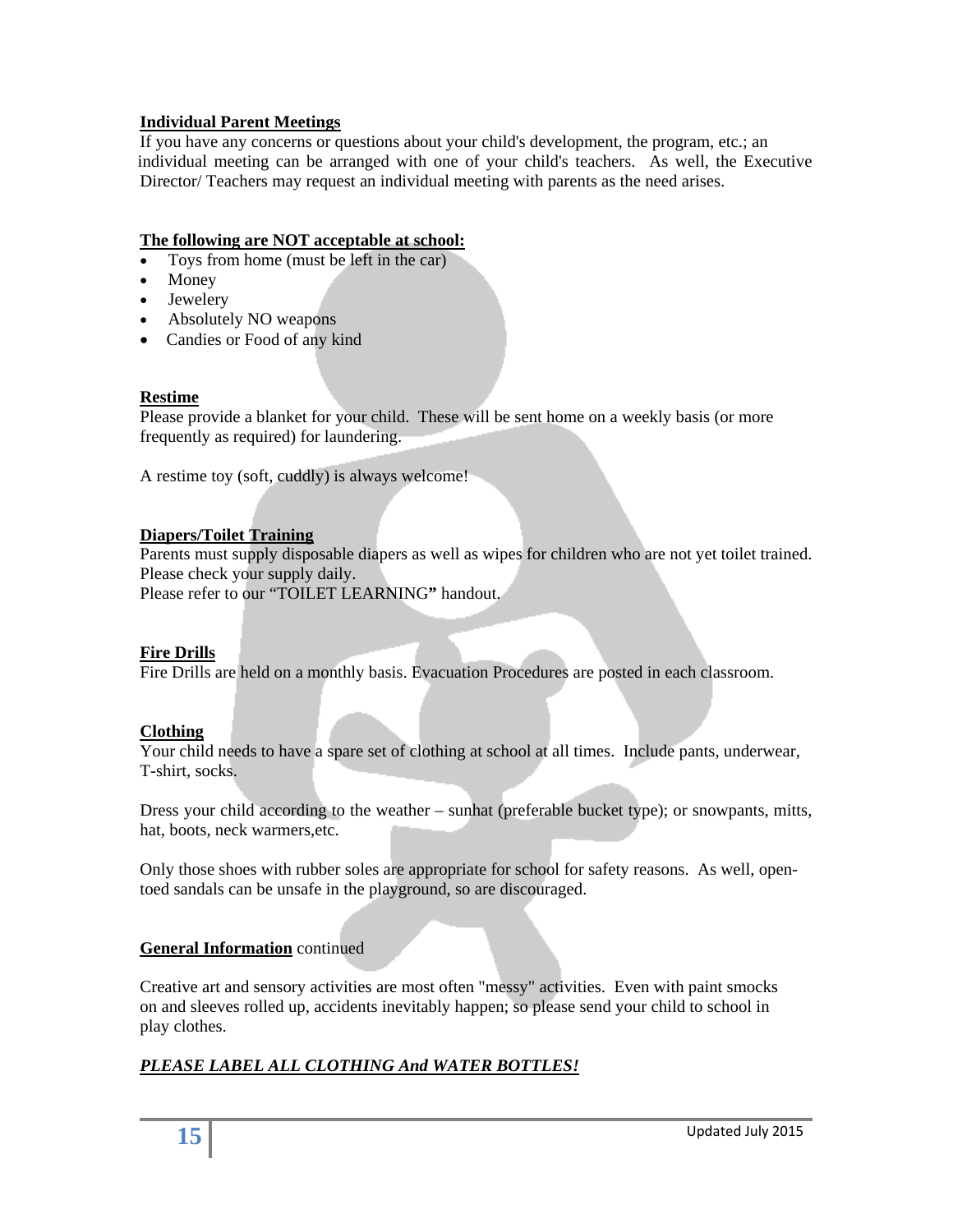## **Sunscreen**

Please ensure that your child has had sunscreen applied before they come to school. We will reapply in the afternoons as necessary.

## **Nutrition / Meals**

Meal times are an enjoyable and sociable time for the children.

The weekly Menu is posted on the Parent Bulletin Board, rotating on a six week schedule. We provide a morning snack, hot lunch, and afternoon snack. Meals are prepared fresh every day on-site by our Cook; and include a balance of proteins and other essential nutrients, as per the Canada Food Guide.

There are **NO** meal substitutions permitted from home.

Any specialty beverages, such as Soya Milk or Lactese, that are a dietary requirement for your child must be provided by the parent.

Public Health legislation does not permit us to accept food prepared from home.

## **Infant Meals & Snacks**

If your child is not eating solid food as of yet, food specific to your child's age and development is supplied by you, the parent, until you give the go ahead to eat meals off our menu. All food provided must be store bought/prepared and in it's original labeled container. This allows us to continue to provide a safe and healthy environment for children in our care with life threatening allergies.

#### **Nut /Food Allergies**

Newpark strives to maintain a " Nut Safe" environment. For the health and safety of the children we cannot permit food/treats etc. from any outside source.

## **Food Restrictions/Intolerances**

Food allergies, restrictions and/or intolerances are addressed on an individual basis. Newpark is able to supply gluten free grain alternatives; any alternatives needed beyond this is the responsibility of the parent.

## **When Your Child Is Late or Absent**

Please notify us whenever your child is going to be away from school for the day, holidays, etc. As well, if your child will be arriving *after 9:00 a.m.*, we request that you notify us.

## **Arrival / Departure**

Please inform the teacher **both** of your child's arrival each morning and departure each evening. Parents are responsible for undressing their children in the morning and dressing them again in the evening; and accompanying them off the premises.

## **Parental Supervision and Responsibility**

Each parent is responsible for the safety and supervision of their own child(ren) while they are on centre property -- both prior to leaving their child in the care of the staff and after removing them from the staff's supervision.